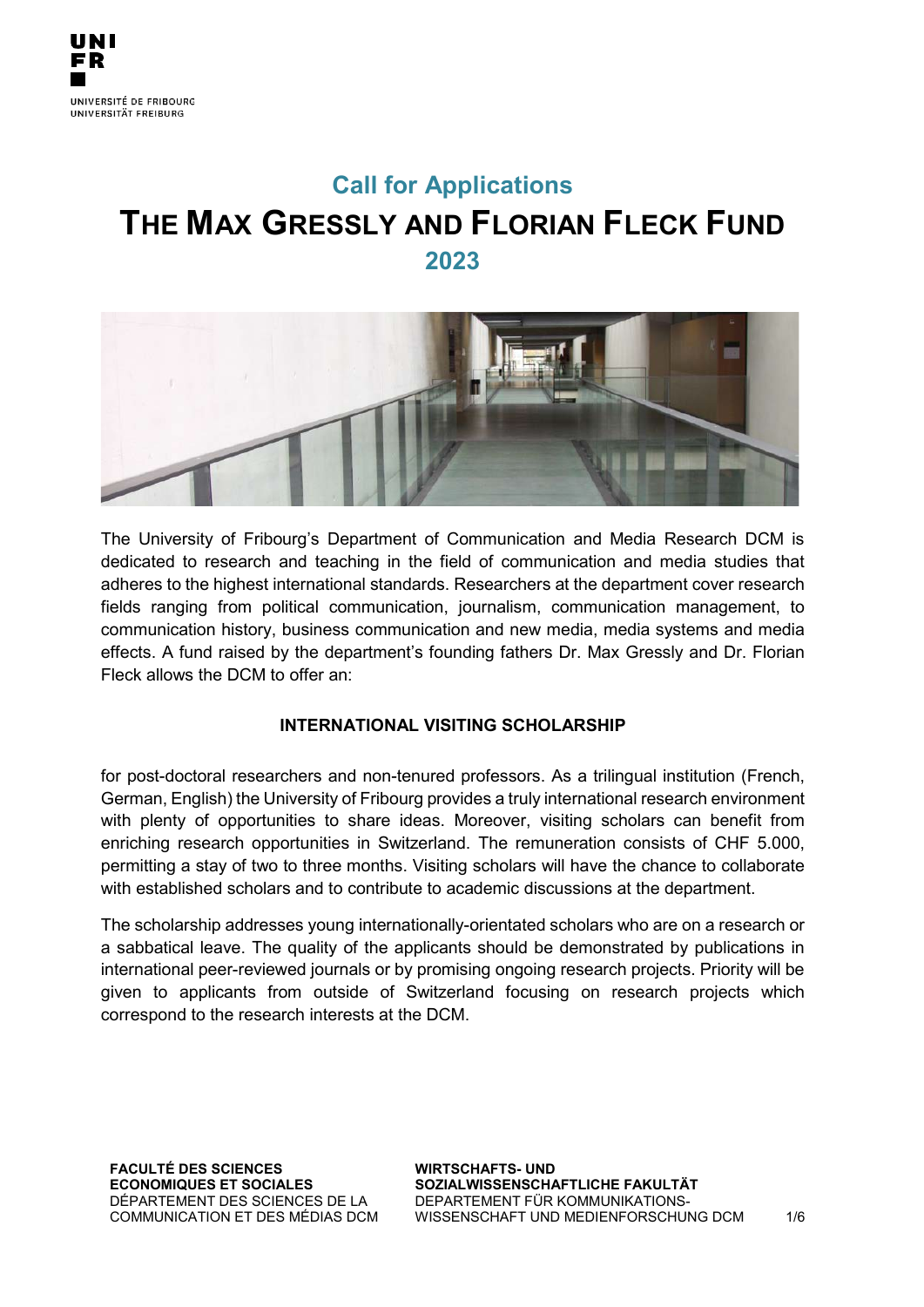**Applicants** are requested to submit a letter of application, a statement outlining their research plans and their motivations, a curriculum vitae and a list of publications (with the most significant publications highlighted).

**Deadline for applications:** September 30, 2022

Please send applications in *one pdf document only* by email to:

**nadege.rives@unifr.ch** University of Fribourg Department of Communication and Media Research DCM Mrs. Nadège Rives Boulevard de Pérolles 90 CH-1700 Fribourg **SWITZERLAND** 

For additional information, please contact the President of the Department of Communication and Media Research, Prof. Dr. Laura Illia (laura.illia@unifr.ch) or our administrative assistant, Mrs. Nadège Rives (nadege.rives@unifr.ch).



**FACULTÉ DES SCIENCES ECONOMIQUES ET SOCIALES**  DÉPARTEMENT DES SCIENCES DE LA COMMUNICATION ET DES MÉDIAS DCM **WIRTSCHAFTS- UND SOZIALWISSENSCHAFTLICHE FAKULTÄT**  DEPARTEMENT FÜR KOMMUNIKATIONS-WISSENSCHAFT UND MEDIENFORSCHUNG DCM 2/6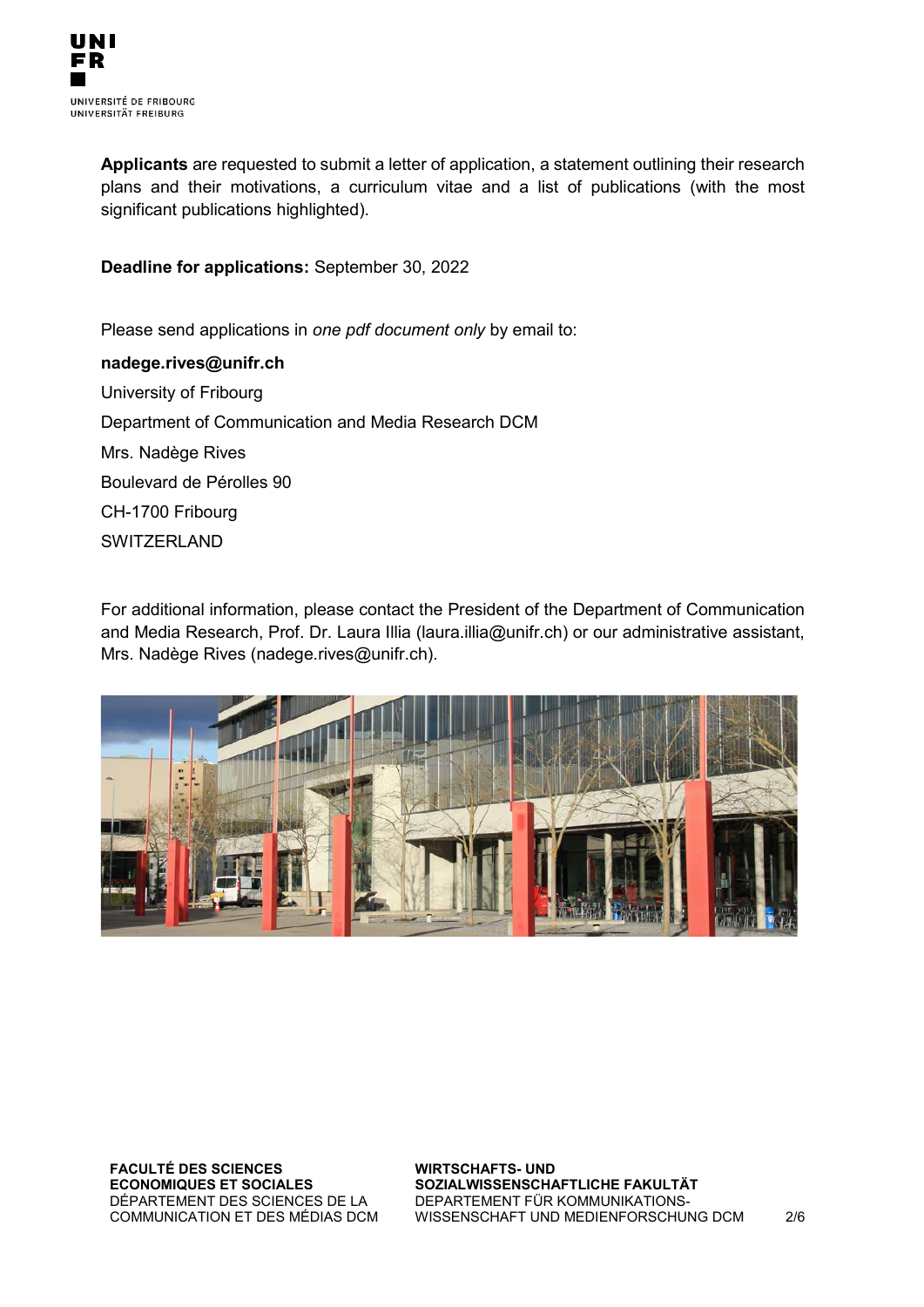

# **Ausschreibung THE MAX GRESSLY AND FLORIAN FLECK FUND 2023**



Das Departement für Kommunikationswissenschaft und Medienforschung DCM der Universität Freiburg (Schweiz) betreibt Forschung und Lehre auf dem Gebiet der massenmedialen Kommunikation und orientiert sich dabei an höchsten internationalen Standards. Die Forschenden am Departement decken dabei ein breites Themenspektrum ab: von politischer Kommunikation, Journalismusforschung und Kommunikationsmanagement über Kommunikationsgeschichte bis hin zu Medienwirkungsforschung, Mediensystemen und -strukturen. Aus dem Stiftungsvermögen der Gründerväter Dr. Max Gressly und Dr. Florian Fleck finanziert das Departement jedes Jahr ein

#### **INTERNATIONALES GAST-STIPENDIUM**

für junge Wissenschaftler:innen in der Postdoc-Phase, die internationale Forschungserfahrungen in der Kommunikationswissenschaft sammeln möchten. Als dreisprachige Institution (Französisch, Deutsch, Englisch) bietet die Universität Freiburg ein anregendes Forschungsumfeld mit optimalen Bedingungen für wissenschaftlichen Austausch. Das Stipendium ist mit 5'000,- CHF dotiert und für einen Aufenthalt von zwei bis drei Monaten ausgelegt. In dieser Zeit haben die Stipendiat:innen Gelegenheit, mit renommierten Kolleg:innen zusammenzuarbeiten und an den wissenschaftlichen Debatten am Departement teilzuhaben.

Das Stipendium richtet sich an international ausgerichtete Wissenschaftler:innen, die einen Forschungsaufenthalt in der Schweiz planen. Bewerber:innen sollten Publikationen in einschlägigen internationalen Fachzeitschriften und vielversprechende laufende Forschungsprojekte vorweisen. Bevorzugt werden Bewerbungen von Kandidierenden, deren Forschungsinteressen mit den Schwerpunkten des Departements übereinstimmen.

**FACULTÉ DES SCIENCES ECONOMIQUES ET SOCIALES**  DÉPARTEMENT DES SCIENCES DE LA COMMUNICATION ET DES MÉDIAS DCM **WIRTSCHAFTS- UND SOZIALWISSENSCHAFTLICHE FAKULTÄT**  DEPARTEMENT FÜR KOMMUNIKATIONS-WISSENSCHAFT UND MEDIENFORSCHUNG DCM 3/6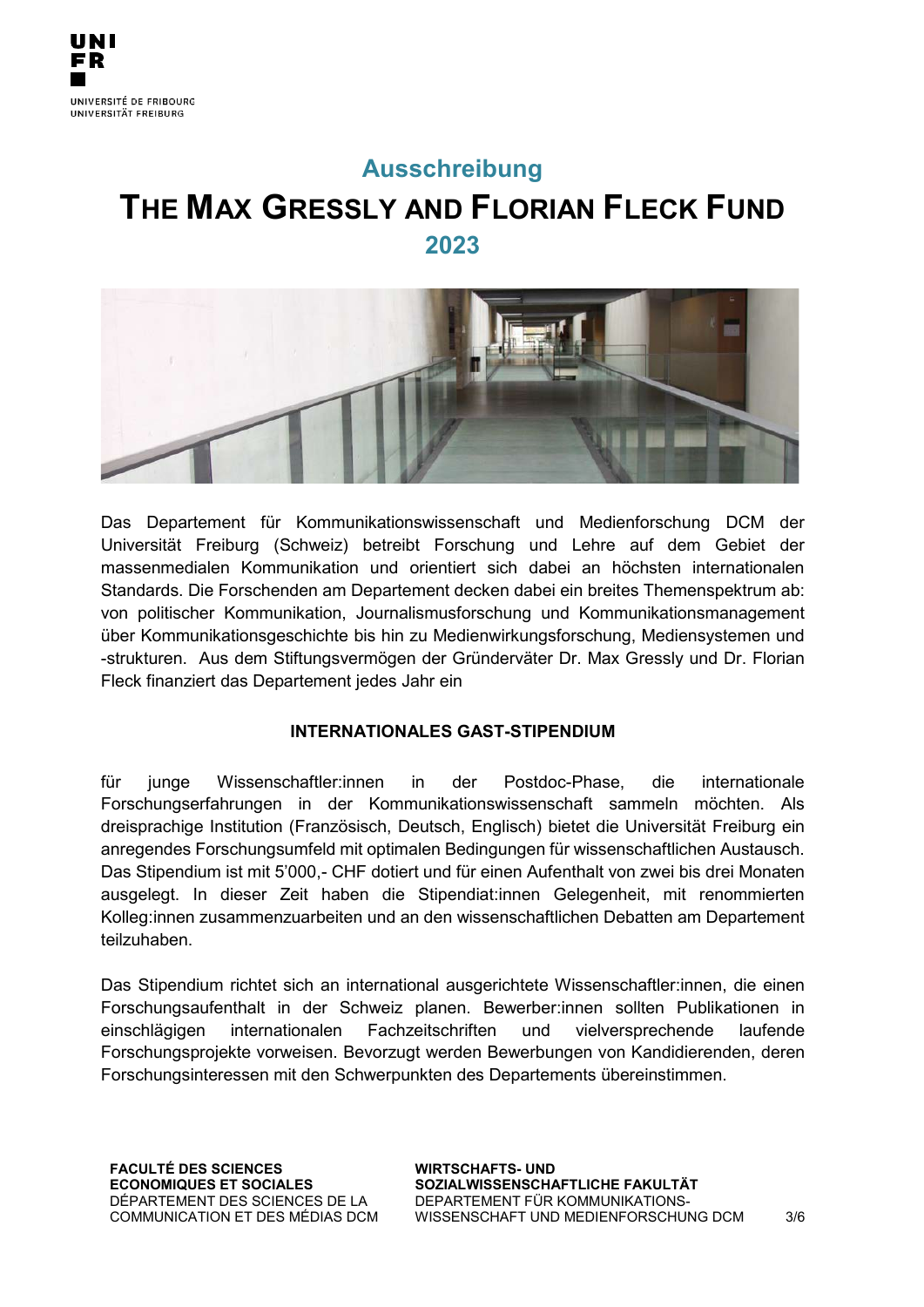

**Bewerbungsunterlagen:** Anschreiben, Motivationsschreiben inkl. Kurzvorstellung eines Forschungsvorhabens, Lebenslauf und Publikationsliste (bedeutungsvolle Publikationen hervorheben).

**Bewerbungsfrist**: 30. September 2022

Bitte senden Sie Ihre Bewerbungsunterlagen als einzelnes pdf-Dokument per E-Mail an:

#### **nadege.rives@unifr.ch**

Universität Freiburg Departement für Kommunikationswissenschaft und Medienforschung DCM Frau Nadège Rives Boulevard de Pérolles 90 CH - 1700 Freiburg **SCHWEIZ** 

Bei Nachfragen wenden Sie sich bitte an die Präsidentin des Departments für Kommunikationswissenschaft und Medienforschung DCM, Prof. Dr. Laura Illia (laura.illia@unifr.ch) oder Nadège Rives (Verwaltungssachbearbeiterin), E-Mail: nadege.rives@unifr.ch



**FACULTÉ DES SCIENCES ECONOMIQUES ET SOCIALES**  DÉPARTEMENT DES SCIENCES DE LA COMMUNICATION ET DES MÉDIAS DCM **WIRTSCHAFTS- UND SOZIALWISSENSCHAFTLICHE FAKULTÄT**  DEPARTEMENT FÜR KOMMUNIKATIONS-WISSENSCHAFT UND MEDIENFORSCHUNG DCM 4/6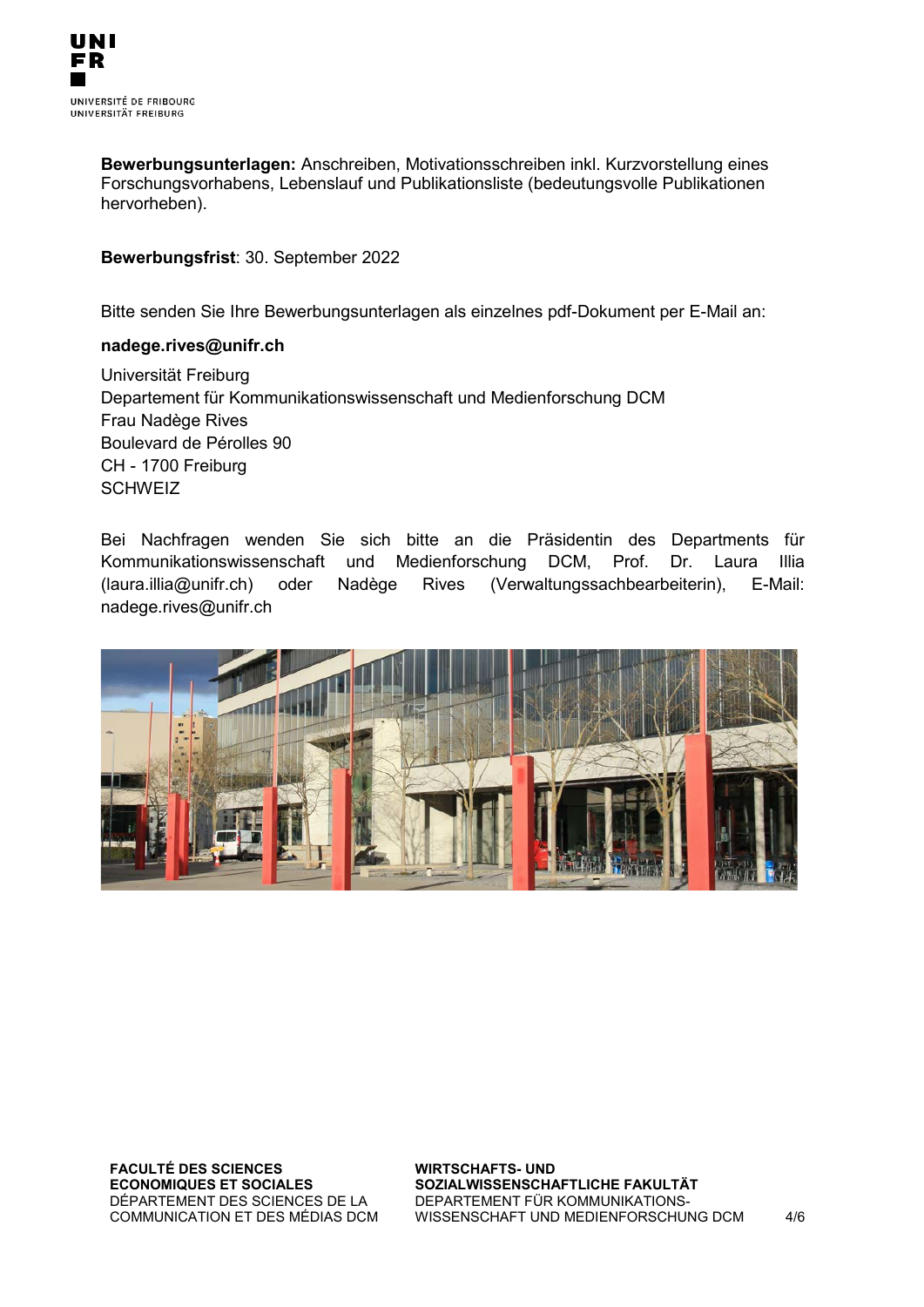# **Appel à candidatures THE MAX GRESSLY AND FLORIAN FLECK FUND 2023**



Le Département des Sciences de la Communication et des Médias de l'Université de Fribourg DCM se consacre à la recherche et à l'enseignement dans le champ de la communication et des médias correspondant aux critères internationaux les plus exigeants. Les chercheuses et chercheurs du département couvrent des disciplines allant de la communication politique, du journalisme, de la gestion de la communication à l'histoire de la communication, la communication d'entreprise et les nouveaux médias, les systèmes des médias, et les effets des médias. Le fonds mis en place par les fondateurs du département, le Dr Max Gressly et le Dr Florian Fleck, permet au DCM d'offrir une

## **BOURSE DE SÉJOUR INTERNATIONALE**

destinée à des chercheuses et chercheurs post-doctorants ainsi qu'à des professeur.e.s non titulaires. En tant qu'institution trilingue (Français, Allemand, Anglais), l'Université de Fribourg offre un environnement de recherche véritablement international avec de nombreuses opportunités pour échanger des idées. De plus, les bénéficiaires de la bourse pourront profiter d'opportunités de recherche en Suisse. La bourse s'élève à 5 000 CHF, permettant un séjour de deux ou trois mois. Les chercheuses et chercheurs invité.e.s auront l'occasion de collaborer avec des chercheuses et chercheurs confirmé.e.s et participeront à des discussions académiques au sein du département.

La bourse s'adresse à de jeunes chercheuses et chercheurs au profil international qui travaillent sur un projet de recherche ou qui sont en congé sabbatique. La qualité des candidatures devra être démontrée au travers de publications parues dans des revues à comité de lecture internationales ou au travers de projets de recherche prometteurs. La priorité sera donnée aux candidat.e.s externes à la Suisse qui se focalisent sur des projets de recherche qui correspondent aux centres d'intérêts en matière de recherche du DCM.

**FACULTÉ DES SCIENCES ECONOMIQUES ET SOCIALES**  DÉPARTEMENT DES SCIENCES DE LA COMMUNICATION ET DES MÉDIAS DCM **WIRTSCHAFTS- UND SOZIALWISSENSCHAFTLICHE FAKULTÄT**  DEPARTEMENT FÜR KOMMUNIKATIONS-WISSENSCHAFT UND MEDIENFORSCHUNG DCM 5/6